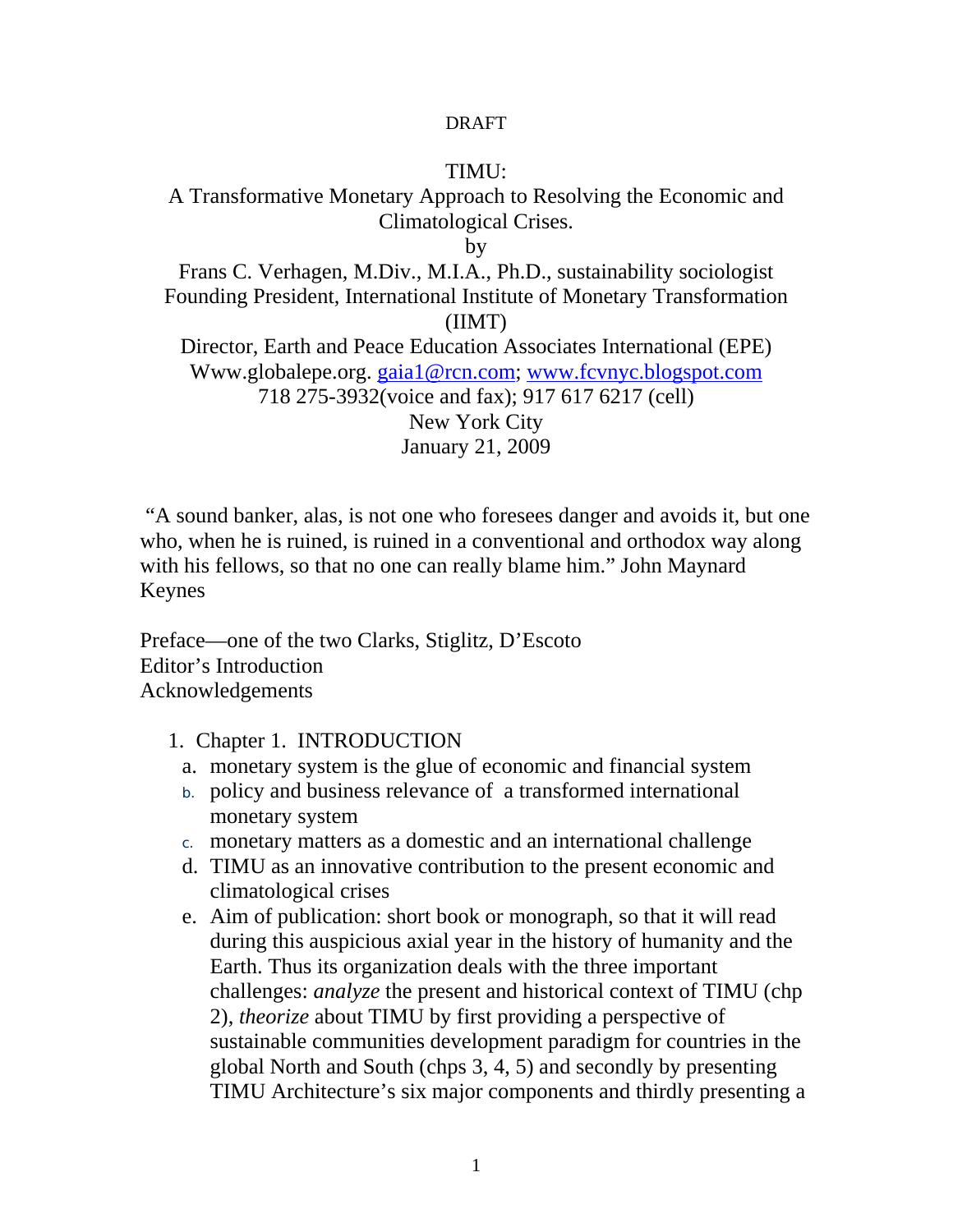scenario of future banking, and *mobilize* about TIMU(chps 6, 7). In order to do justice to the crucial importance of the international monetary system a CD is provided for background information in the threefold challenge of this publication: analyzing, theorizing and mobilizing.

f. Short biographical note

## 2. Chapter 2. THE CONTEXT

- a. The major crises
	- i. Climate crisis
	- ii. Economic crisisThe Northern economic slowdown/recession spiraling outward, engulfing the globe. Washington Post October 28. While solutions to this deepening global recession have a score of dimensions that are to be integrated to be resoved, one major dimension that is not given sufficient attention on the domestic and global levels is the monetary dimension of currencies, exchange rates, balance-of-payments mechanisms, replacement of national currencies such as the US dollar for an international currency that functions as medium of exchange, store of value and as an accounting unit, etc

History of economic thinking. Recession is a final breakdown of the system and system breakdown has to be overcome with a vision that is larger than the causes that led to its breakdown—Einstein. The rupture between finance and industry has to be restored: from paper wealth and speculation to real wealth and investment. "By socializing the nervous system of the global economy (finance: investment, lending and insurance), the new body (industry) can begin to evolve." Epstein, GTI participant

- iii. Food crisis
- iv. Fuel crisis
- b. The major trends
	- i. Corporate globalization. Globalization. The Washington Consensus and US deregulation policies encouraged the creation of excessive credit particularly after removing the convertibility of the dollar which led to fast expansion of corporate economic globalization. Paul A. Samuelson "Globalization presumes sustained economic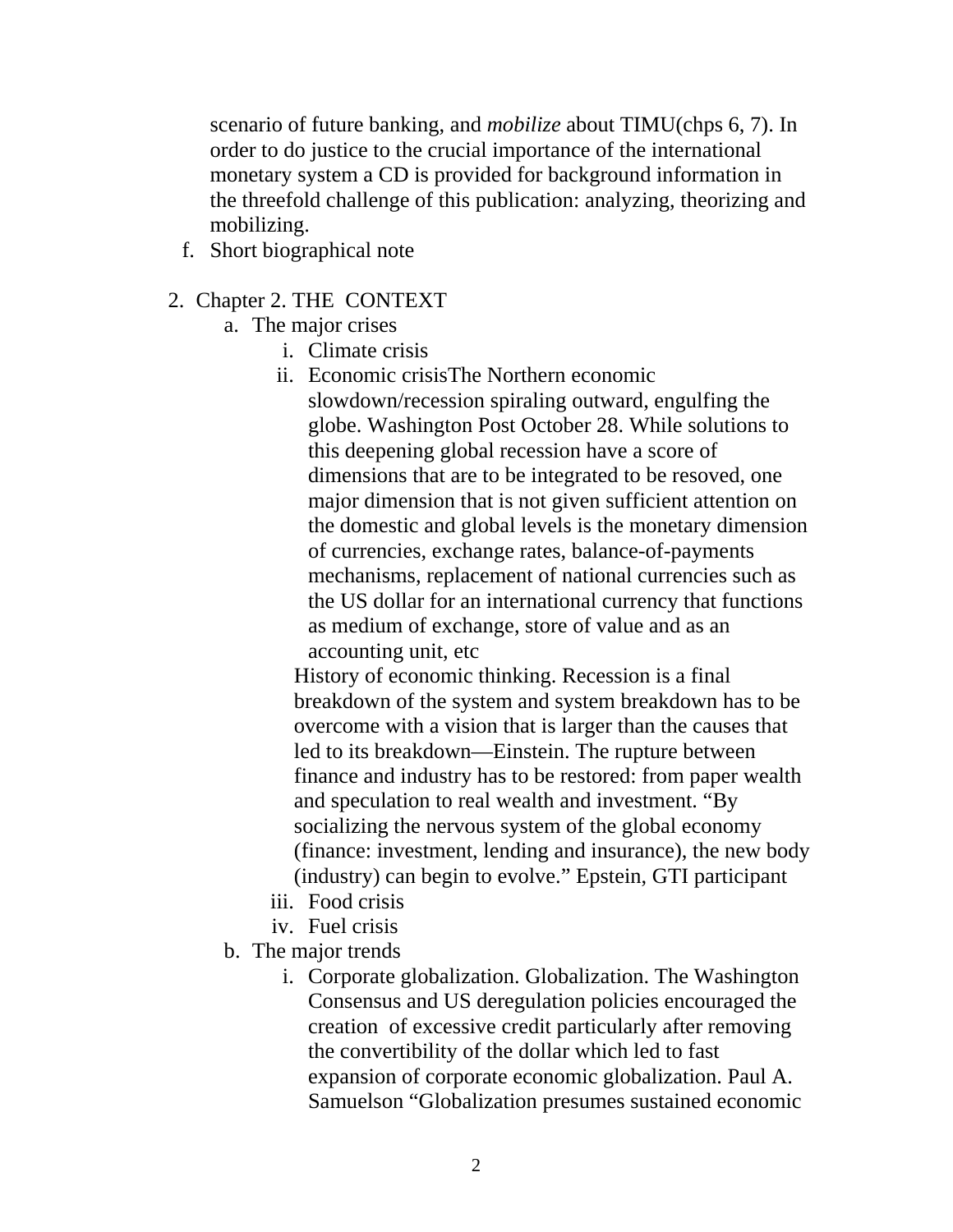growth. Otherwise, the process loses its economic benefits and political support". The above and the lack of a global adjustment mechanism in the BOP are contributing to make economic globalization less economically, socially and ecologically sustainable.

- ii. Role of corporations in a globalizing world—short-term thinking, not based upon the triple bottom line.
- iii. Role of civil society in a globalizing world—emerging self-assertiveness
- iv. Role of governments—often too much subject to private international financial elites and their political economic system; still operate on a mode of competition rather than cooperation.
- v. Role of the United Nations—not strong in pushing for a transformed international economic system as was attempted in the early seventies
- vi. Extremism of all kinds
- vii. Spiritual and ethical impoverishment
	- 1. principles and methods (Emerson)
	- 2. values-based planning and evaluation
	- 3. the Universal Declaration of Human Rights and the Earth Charter
	- 4. growth and equity in international development
- c. History of international monetary relations
	- i. History of the functions of money and its ascent
	- ii. the Great Depression in the US and globally
	- iii. the Bretton Woods Conference
	- iv. August 15, 1971
	- v. Present monetary patterns

## 3. THE TIMU ARCHITECTURE'S SIX COMPONENTS

- a. Introduction
	- i. The perspective of the sustainable communities development paradigm based upon the contextual sustainability framework Statistics galore from all sides; it is the interpretation that matters based upon a particular value system.
	- ii. Perspective used here is the one of contextual sustainability with particular dependence on financial historians and political economists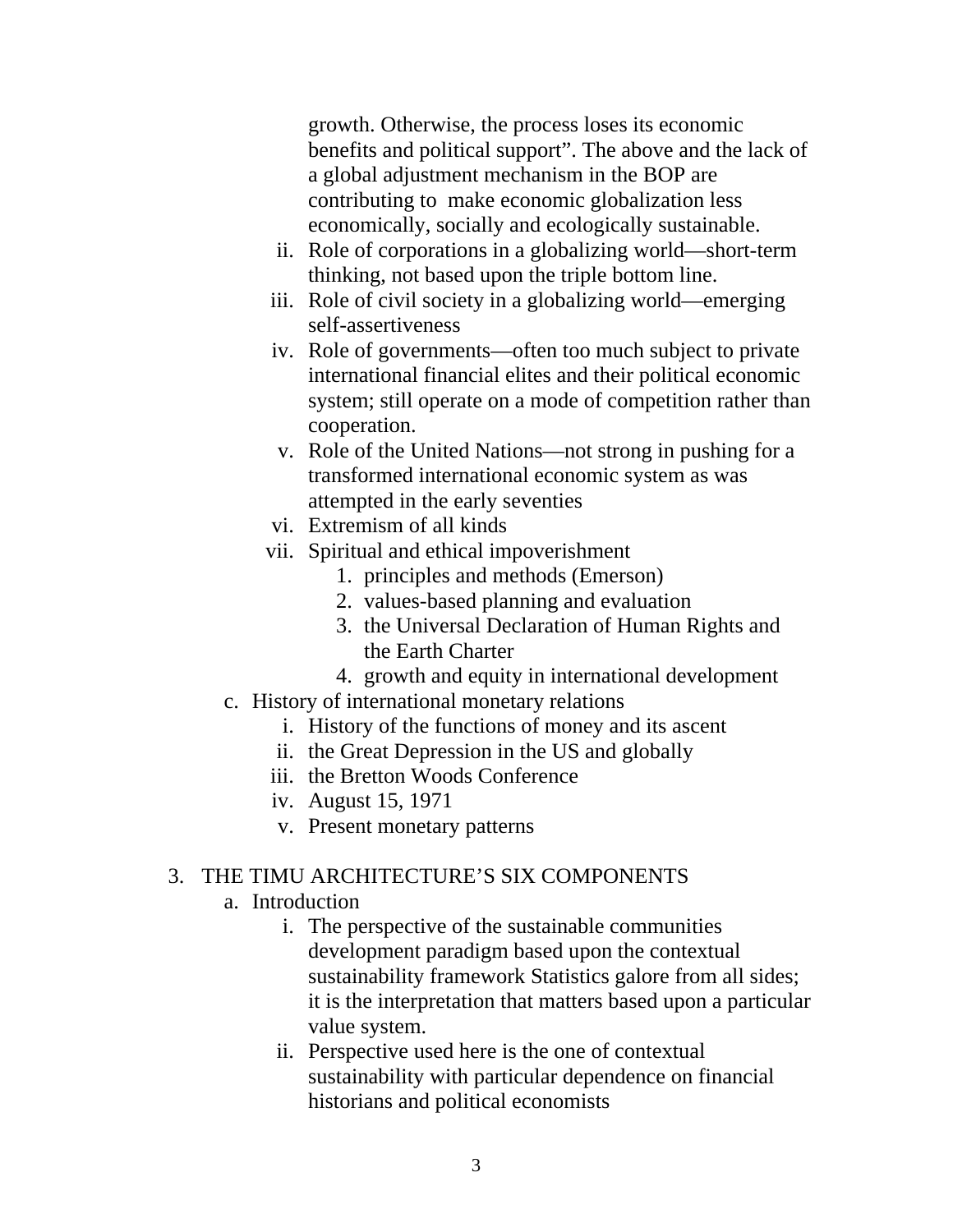- b. TIMU's six major components
	- i. The *Terra international currency* based upon carbon accounting of all adult fellow human beings
	- ii. The *modified balance of payments* which would add an additional line for accounting carbon deficit or carbon credit Explanation of the Balance of Payments (BOP and how carbon credits and debits would fit in. Duncan chp1
	- iii. The *World Central Bank* engaged in administering, monitoring and credit creation and supporting a debtfree, non fractional banking.
	- iv. *Fixed exchange rates* based upon the Terra valuation as determined by the world carbon market
	- v. *Bioregional economics* emphasizing the priority of local economic activity
	- vi. *Frugal trade structures* emphasizing the need to reduce transportation costs on account of the climate crisis
- c. TIMU on the national or regional level: an independent TIMU Administration together with local currencies, LETS, probably non-fractional and debt-free banking; Banking 2020
- d. TIMU compared with the existing monetary architecture
	- i. IMF
	- ii. IBRD
	- iii. WTO
	- iv. Bank of International Settlements
- e. A draft TIMU treaty
	- i. the FAESTA Noordwijk Aan Zee Draft Treaty revisited
	- ii. ratification process
	- iii. Scores of reasons to ratify the TIMU Treaty

### 4. MOBILIZING FOR ADOPTION OF TIMU PROCESS

- a. Grand global mobilization strategy
	- i. governments
	- ii. business
	- iii. civil society
	- iv. United Nations
- b. The international petition drive
- c. International Institute of Monetary Transformation
- d. Main constraints and opportunities
	- i. ethical and cultural constraints and opportunities
	- ii. political constraints and opportunities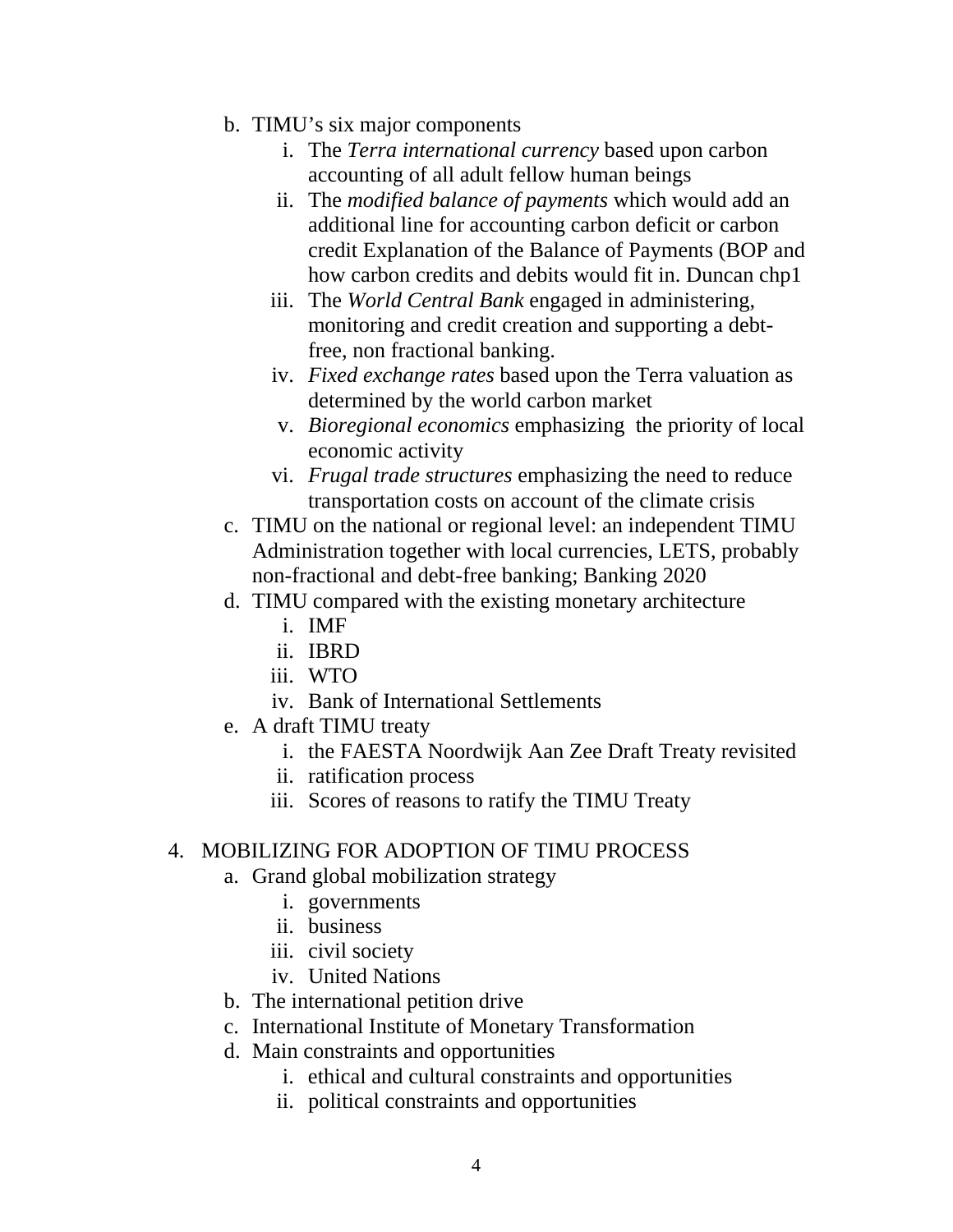iii. economic constraints and opportunities

## 5. UNITED NATIONS AND TIMU

- a. UNFCCC
- b. General Assembly President's Committee on Monetary and Financial Crises
- c. UN Department of Economic and Social Affairs
- d. UN LETS (Local Exchange Trading Systems)
- e. Specialized Agencies

## 6. LEADERSHIP BY THE USA?

- a. Potential of the Obama Administration
	- i. President Obama himself
	- ii. His economic team
	- iii. The privately-owned Federal Reserve System
	- iv. His relationship with the UN
	- v. His Administration's support by the US citizenry
- b. Position of the US Congress
- c. Support of the US business community
- d. Pressure of the US civil society
- e. American values, equity, Earth Charter values
- f. Pressure of the global government, business and civil society communities on the Obama Administration and US Congress.
- g. Conclusion
- 7. CONCLUSION

**REFERENCES** ENDNOTES CD

*"*As to methods there may be a million and then some, but principles are few. The man who grasps principles can successfully select his own methods. The man who tries methods, ignoring principles, is sure to have trouble."

*Ralph Waldo Emerson*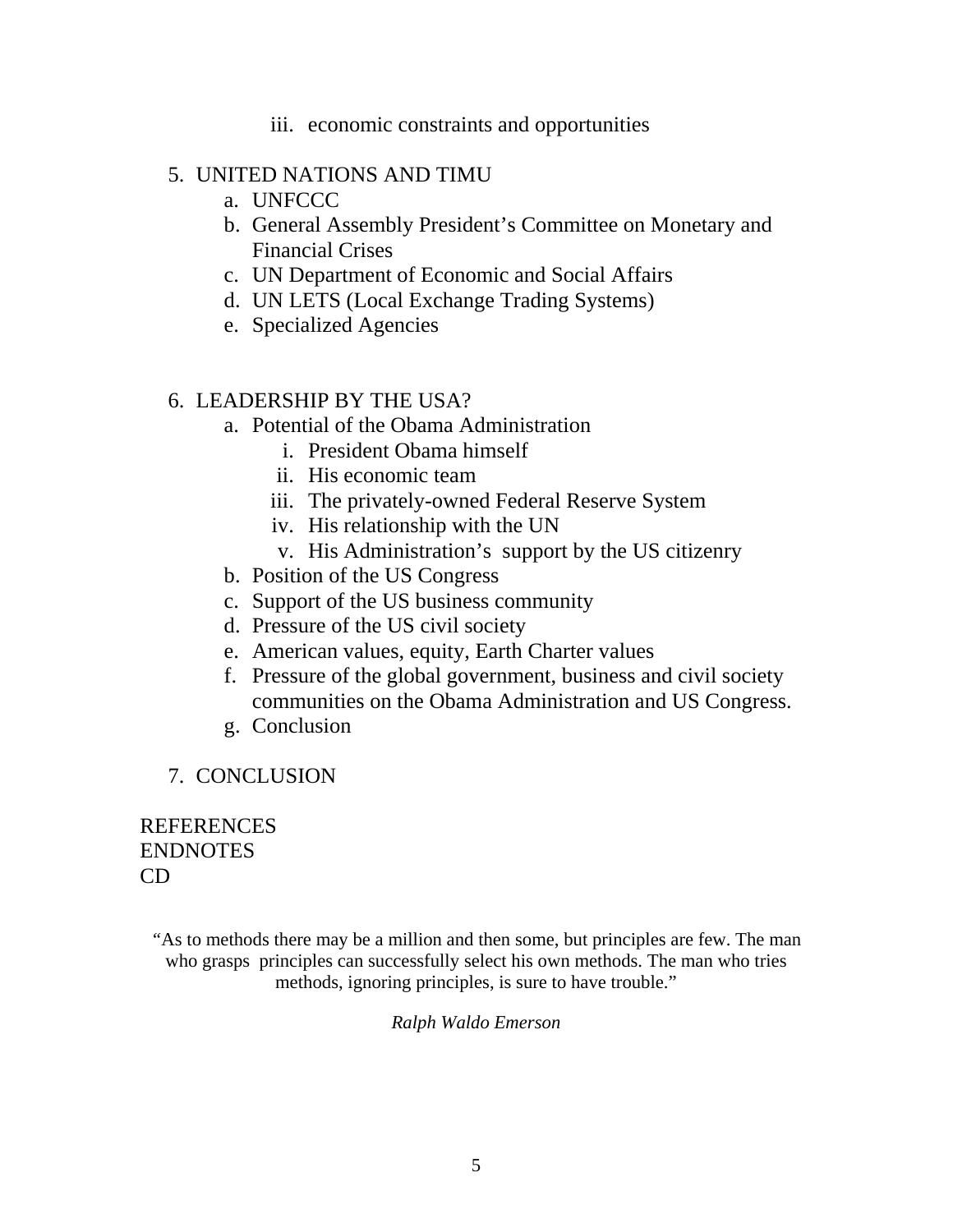REFERENCES WITH \* ARE PARTICULARLY USEFUL TO THE TIMU PROPOSAL March 7, 2009

\*Agyeman, J. (2005). Sustainable Communities and the Challenge of Environmental Justice. New York NYU Press.

Alard, J., C. Davidson, et al., Eds. (2008). Solidarity Economy: Building Alternatives for People and Planet. Papers & Reports from the 2007 US Social Forum. Chicago, ChangeMakers Publication.

Alperovitz, G. and L. Daly (2008). Unjust Deserts. How the Rich are Taking Our Common Inheritance and Why We Should Take it Back. New York, New Press.

\*Bonpasse, M. (2007). The Single Global Currency. Common Cents for the World. Newcastle, Maine, Single Global Currency Association.

\*Ellen Hodgson Brown, J. D. (2008). The Web of Debt. The Shocking Truth About Our Money System and How We Can Break Free. Baton Rouge, Louisiana, Third Millennium.

Chossudovsky, M. (2003). The Globalization of Poverty and the New World Order. r. Pincourt, Canada, Global Research Center.

\*Cohen, B. (2004). The Future of Money. Princelon, Princeton University Press.

Dernbach, J. C. E. (2002). Stumbling Towards Sustainability. . Washington, D.C, Environmental Law Institute.

Dodd, N. (1994). The sociology of money. Economics, Reason & Contemporary Society. New York, Continuum.

Douthwaite, R. (1992). The Growth Illusion. How economic growth has enriched the few, impoverished the many and endangered the planet. Gabriola Island, Canada, New Society Publisherss.

\*Douthwaite, R. (1999, 2008). The Ecology of Money. Devon, UK, Schumacher Society.

\*Duncan, R. (2005). The Dollar Crisis. Causes, Consequences, Cures. Singapore, Wiley.

\*Eichengreen, B. (2008). Globalizing capital. A History of the International Monetary System. Princeton Princeton University Press.

Ferguson, N. (2001). The Cash Nexus. Money and Power in the Modern World. New York, Basic Books.

<sup>\*</sup>Cooper, G. (2008). The Origin Financial Crises. Central Banks, Credit Bubbles, and the Efficient Market Fallacy. New York, Vintage.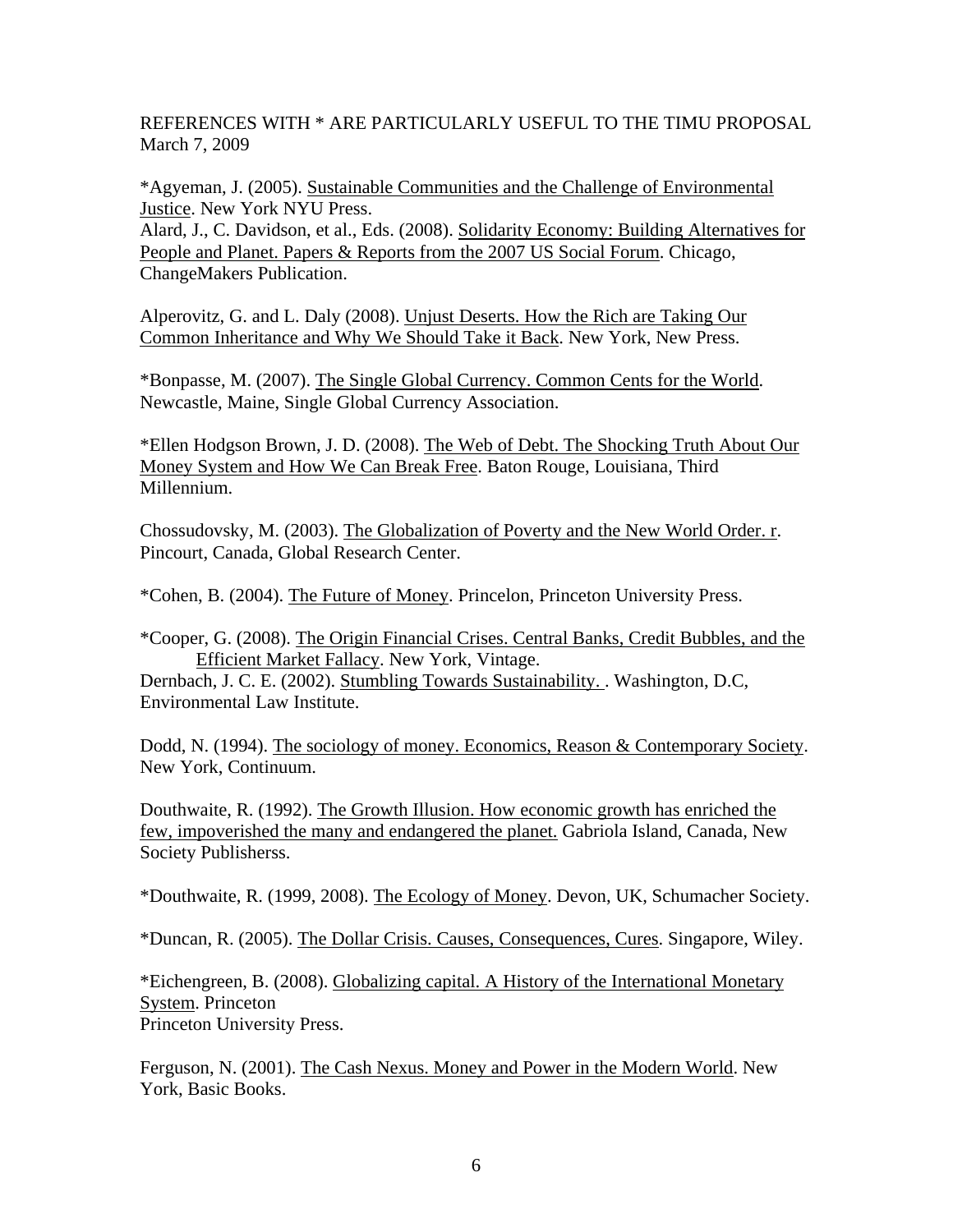\*Ferguson, N. (2008). The Ascent of Money. A Financial History of the World. New York Penguin Books.

\*Greider, W. (1987). Secrets of the Temple. How the Federal Reserve Runs the Country. New York, Simon and Shuster.

Greider, W. (2003). The Soul of Capitalism. Opening Paths to a Moral Economy. New York, Simon & Shuster.

Hawken, P. (1993). The Ecology of Commerce: A Declaration of Sustainability. New York, Harper Collins.

Henderson, H. (2006). Ethical Markets. Growing the Green Economy. White RIver Junction, Vermont, Chelsea Green.

James, S. a. T. L. (2004). The Natural Step for Communities. How Cities and Towns Can Change to Sustainable Practices.. Gabriola Island, Canada, New Society Publishers.

Klein, N. (2007). The Shock Doctrine. The Rise of Disaster Capitalism. New York, Holt.

Korten, D. C. (2009). Agenda for a New Economy. From Phantom Wealth to Real Wealth. Why Wall Street Cannot Be Fixed and How to Replace It. San Francisco, Berret-Koehler.

Kuttner, R. (2007). The Squandering of America. How the Failure of Our Politics Undermines Our Prosperity. New York, Knopf.

Lardner, J. and N. Loewentheil, Eds. (2009). Thinking Big. Progressive Ideas for a New Era. San Francisco, Berret-Koehler.

Mazmanian, D. A. a. M. K., Eds (2001). . (2001). Toward Sustainable Communities. Transition and Transformations in Environmental Policy. . Cambridge, Massachusetts, The MIT Press.

\*Mishkin, F. S. (2007). Monetary Policy Strategy. Cambridge, Mass, MIT Press.

Olson, M. (1982). The Rise and Decline of Nations. Economic Growth, Stagflation, and Social Rigidities. New Haven, Yale University Press.

Peet, R. (2003). The Unholy Trinity. The IMF, World Bank and WTO. New York, St Martin's Press.

Saith, A. (2006). "From Universal Values to Millennium Development Goals: Lost in Translation." Development and Change 37(6): 1167-99.